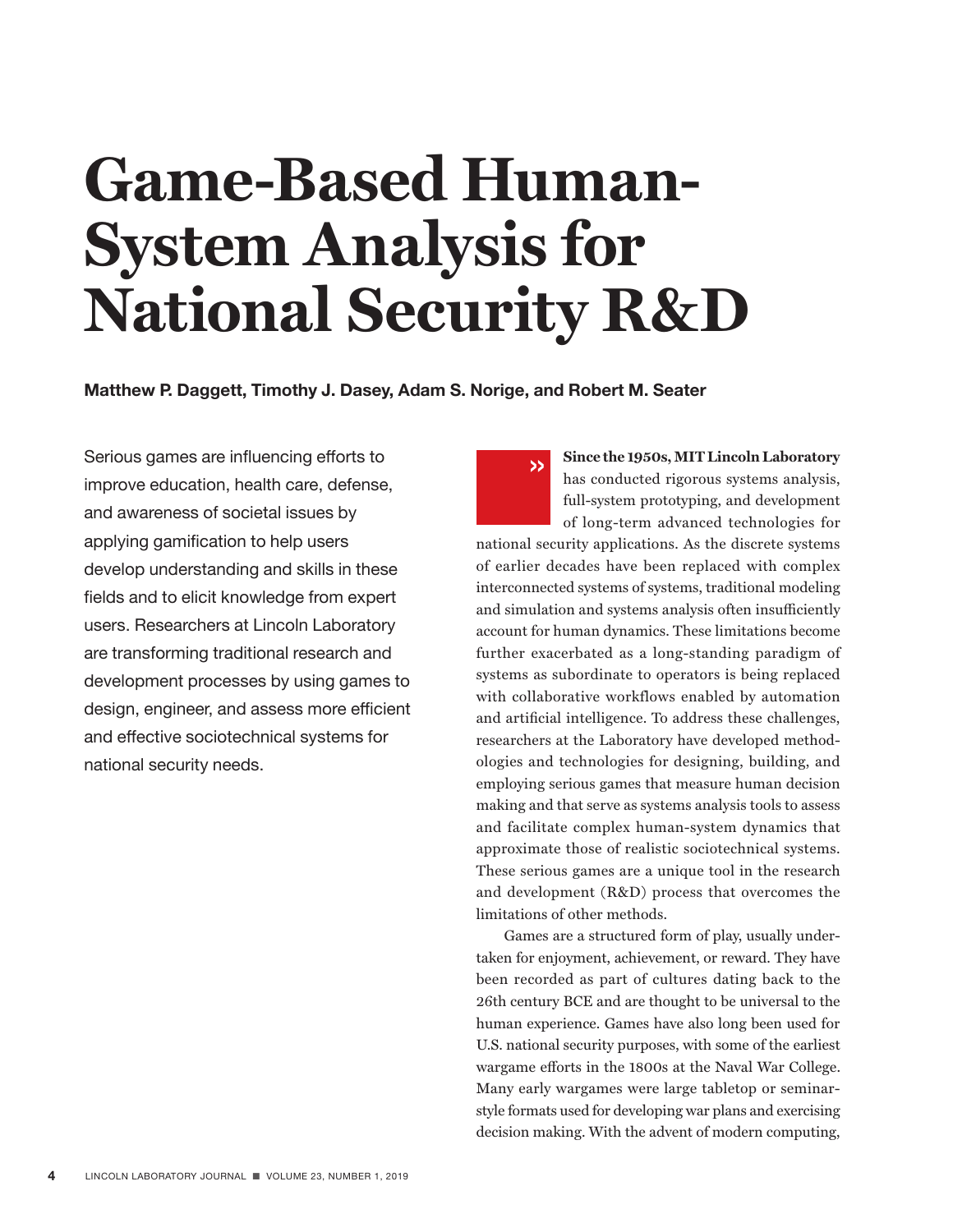these games have grown into large, sophisticated, distributed semiautomated force simulations, largely focused on informing military training and doctrine.

In the 1970s, a definition of the term serious games emerged to broadly define games as a means to achieve an explicit purpose other than amusement. Under this rubric, gamification has been employed in education, scientific exploration, health care, emergency management, and more. While the use of games in a national security context is often synonymous with wargaming, Lincoln Laboratory's research into games aligns with the broader view of the application of serious games.

## **Gaming at Lincoln Laboratory**

Since 2001, the Laboratory has been developing purposebuilt serious games and applying them to its core R&D processes across a variety of mission areas, including air and missile defense; intelligence, surveillance, and reconnaissance; chemical and biological defense; air traffic management; cyber security operations; and emergency response. While built with different objectives, these games fall mainly into three common game applications: 1. Experiential learning. Games are a natural fit for training and can model situations that are rare in practice, dangerous to rehearse, or potentially possible in the future. Inside a virtual environment, a participant can experiment with high-stakes situations in a low-stakes environment, building intuition and mental models for how the environment reacts. Virtual training environments are prominent in training pilots or power plant operators, for whom live training on real equipment is expensive and at risk for catastrophic mistakes. Game-based training may be high-fidelity recreations of the physical world, but they can also be unscripted, abstract, and open-ended experiences, while still focusing on key aspects of complex tasks.

The Laboratory has applied training games to several domains, including emergency response to improvised nuclear device detonations and management of delays in air traffic systems during severe weather. A common characteristic of all these games was a focus on only an important slice of the problem rather than on a model of the entire problem space. As a result, the games required just minutes to play a scenario, allowing players to engage in many iterations of a scenario in

a single sitting. The Laboratory's methodology that combines repetition of short focused experiences with engagement in longer more detailed experiences has proven an effective approach to cover the full spectrum of complex tasks.

2.Concept exploration and requirement analysis. Predicting what technologies will be useful and impactful prior to building a prototype is error prone and can result in expensive redesigns when operators reject the technology at late stages of a development process. Consultation with experts and end-users is a common approach for gathering functional requirements for future technology. However, this conventional method can be insufficient because experts are often intuitive thinkers who are used to dealing with concrete situations, not abstract thinkers who have a theoretical approach for generalizing knowledge to future scenarios. Moreover, every end user is a novice when thinking about new technologies that may change operational paradigms.

The Laboratory has been using serious games to aid in technology assessment for early-stage R&D prioritization, improved analysis-of-alternatives studies, and development of functional requirements. For example, in remote sensing R&D, the process often starts with an understanding of the phenomenology of the sensing environment and observables of interest, leading to the development of sensor hardware that is then integrated and fielded on the premise that the sensor capabilities are inherently useful. However, many sensor systems have not been jointly developed alongside the decision processes their data are meant to inform. Lincoln Laboratory developed a game to invert this development and acquisition process by starting with an understanding of what information is needed to make decisions and working backward to build an end-to-end workflow that results in actionable information. The gaming process and sensor simulation capabilities were then used to dial in what the technical and performance requirements should be for both the sensors and their data analysis systems.

Additionally, Laboratory researchers also designed games that combine economic game theory with rapidplay digital simulations to collect quantitative data and then crowdsource the ingenuity of human experts. In the game, players select different combinations of conceived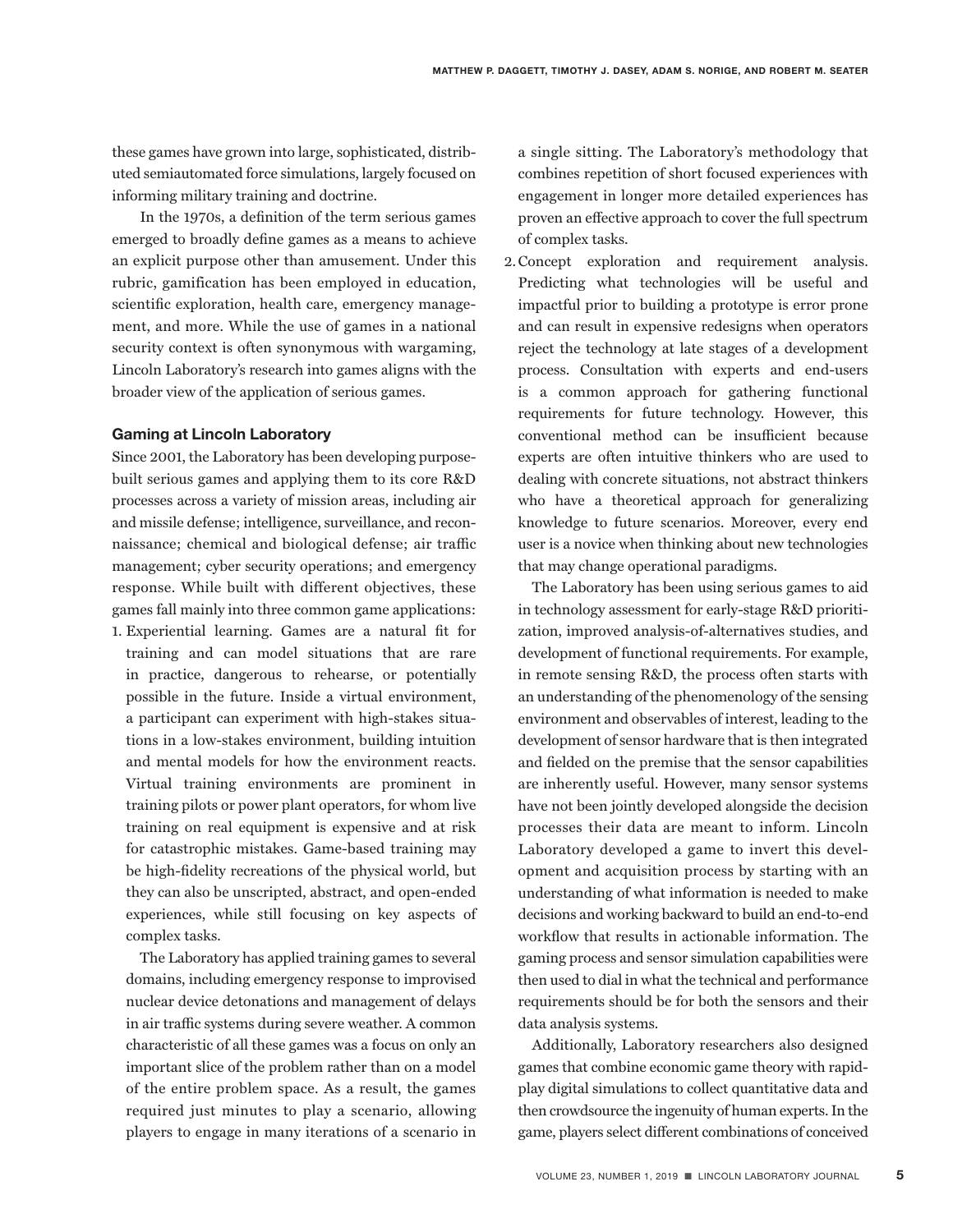capabilities within forced resource constraints, allowing them to formulate and explore different strategies that may deviate from current doctrine and tactics. After players try out the set of capabilities they selected, they get immediate feedback about the utility of these capabilities, build intuition, and iterate to converge on effective combinations of capabilities.

3.Development and evaluation of tools. As candidate technologies move from the requirements process to prototyping, serious games can play a critical role in creating an environment to facilitate purposeful interaction with technology that is not always achieved by feature or user testing. By wrapping the prototype in purpose-built datasets, scenarios, and mechanics, the gameplay pushes users to explore the prototype capability in a rigorous high-fidelity fashion by solving real problems that require informed decisions. Quantitative human-system instrumentation is employed to produce rich interaction data for assessments that drive design improvements, and this process is repeated throughout the development cycle. The Laboratory has used multiple serious games in applying this iterative technique to assess and refine algorithms and workflows aimed at improving multifeed video analysis for counterterrorism and airport security missions.

### **Areas of Laboratory Innovation**

The Laboratory has developed expertise and innovations in key areas of serious game development:

- Scenario and simulation dataset development. Designing a game scenario and the data artifacts that accompany it can be time-consuming and humanintensive. To increase the efficiency of this work, the Laboratory has employed techniques from natural language processing, computer vision, and agent-based modeling to generate synthetic datasets derived from a storyboard and to ground truth real-world datasets, such as news reporting or surveillance video, that are repurposed for gameplay.
- Game mechanics design. Critical to the success of any serious game is its ability to effectively engage users. Laboratory researchers have developed methodologies to design mechanics, scenarios, and underlying simulation behaviors that conform to the user's domain knowledge. Thus, the game earns credibility with and

acceptance by users. Resource constraints, scoring rules, and bounds on decisions all require careful consideration to prevent untrustworthy user behavior ("gaming the game").

- Rapid game prototyping. The Laboratory's agile development process enables developers to rapidly examine whether the design choices (e.g., scenarios, allowable player actions, player incentives, underlying models) result in a believable and engaging gameplay experience. The bottleneck in the process is the design stage because designers must be part-time domain experts, experimental designers, psychologists, and data scientists. To address the bottleneck, Laboratory game designers have actively explored creating reusable templates for common game archetypes and leveraging widely available existing game engines.
- Human-subject experiment design. Lincoln Laboratory has spent significant effort researching which factors lead to a robust human-subject experimental design, such as mitigating biases in training approaches, moderators, and hypotheses; limiting the number of experimental variables and options available to players; and balancing the length of play against a data collection opportunity.
- Human performance assessment and decision analysis. The Laboratory's data-driven research methodology and technical framework address game assessment challenges by quantitatively measuring human-human and human-system behavior, rigorously evaluating analytical and cognitive performance, and providing data-driven ways to improve the effectiveness of individuals and teams. This work employs system instrumentation to understand game software and data usage, eye-tracking systems to estimate screen interaction and cognitive load, and wearable sensors to measure team speech dynamics.

### **Future of Serious Games Research**

Engaging and informative games are expected to become part of every preparedness, training, technology development, concept of operation, and operational evaluation process. But that level of penetration requires that the entire design process be fast and inexpensive, and that enough game design automation exists so anyone can be a designer. That end-goal is achievable but will require significant advances in machine learning and artificial